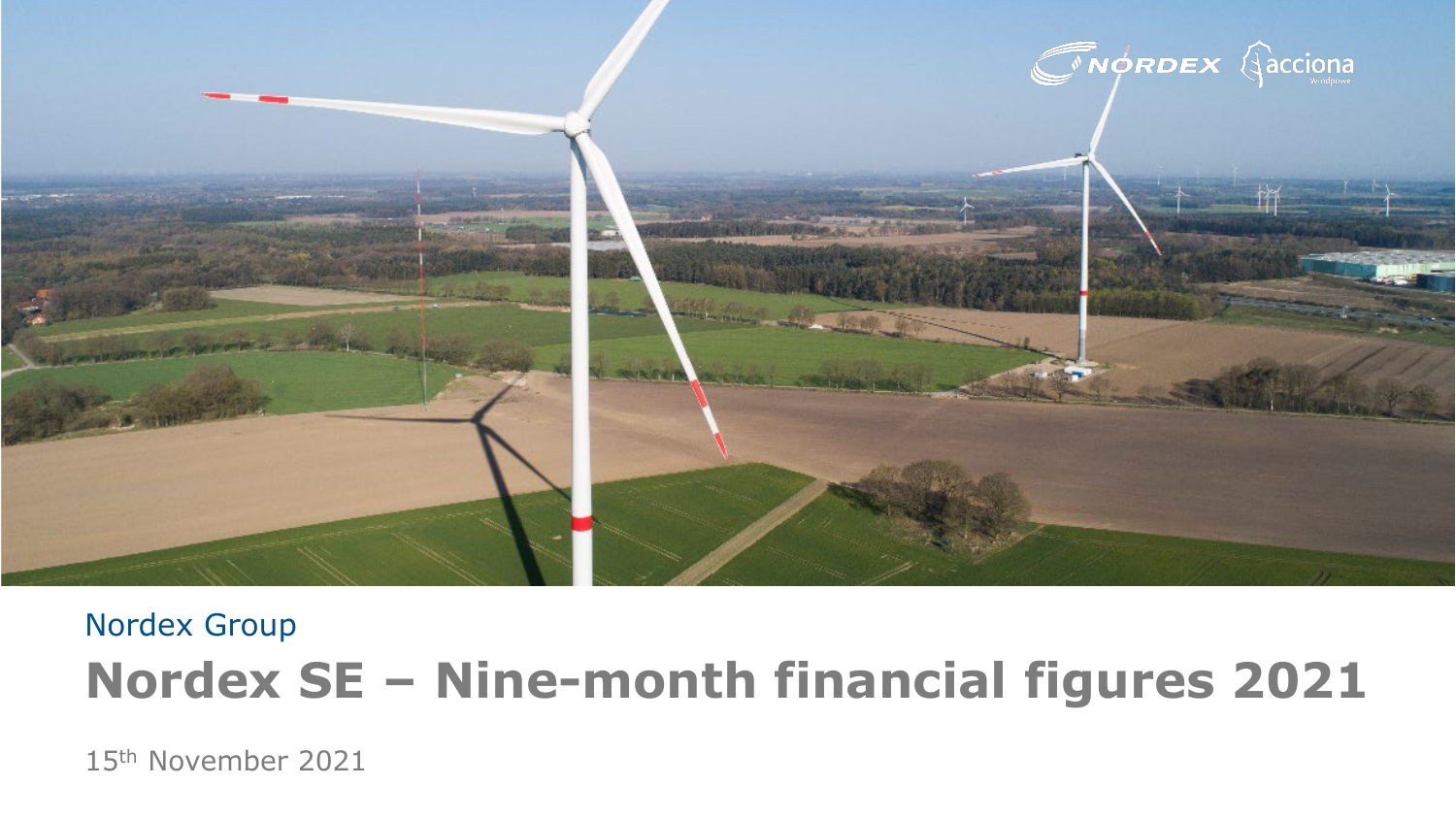#### | **2** Disclaimer



### › All financial figures within this presentation are unaudited.

- › This presentation was produced in November 2021 by Nordex SE solely for use as a source of general information regarding the economic circumstances and status of Nordex SE. It does not constitute an offer for the sale of securities or an invitation to buy or otherwise acquire securities in the Federal Republic of Germany or any other jurisdiction. In particular it is not intended to be an offer, an investment recommendation or a solicitation of an offer to anyone in the U.S., Canada, Japan and Australia or any other jurisdiction. This presentation is confidential. Any reproduction or distribution of this presentation, in whole or in part, without Nordex SE's prior written consent is expressly prohibited.
- › This presentation contains certain forward-looking statements relating to the business, financial performance and results of Nordex SE and/or the industry in which Nordex SE operates, these statements are generally identified by using phrases such "aim", "anticipate", "believe", "estimate", "expect", "forecast", "guidance", "intend", "objective", "plan", "predict", "project", and "will be" and similar expressions. Although we believe the expectations reflected in such forward-looking statements are based upon reliable assumptions, they are prepared as up-to-date and are subject to revision in the future. We undertake no responsibility to update any forward-looking statement. There is no assurance that our expectations will be attained or that any deviations may not be material. No representation or warranty can be given that the estimates, opinions or assumptions made in, or referenced by, this presentation will prove to be accurate.

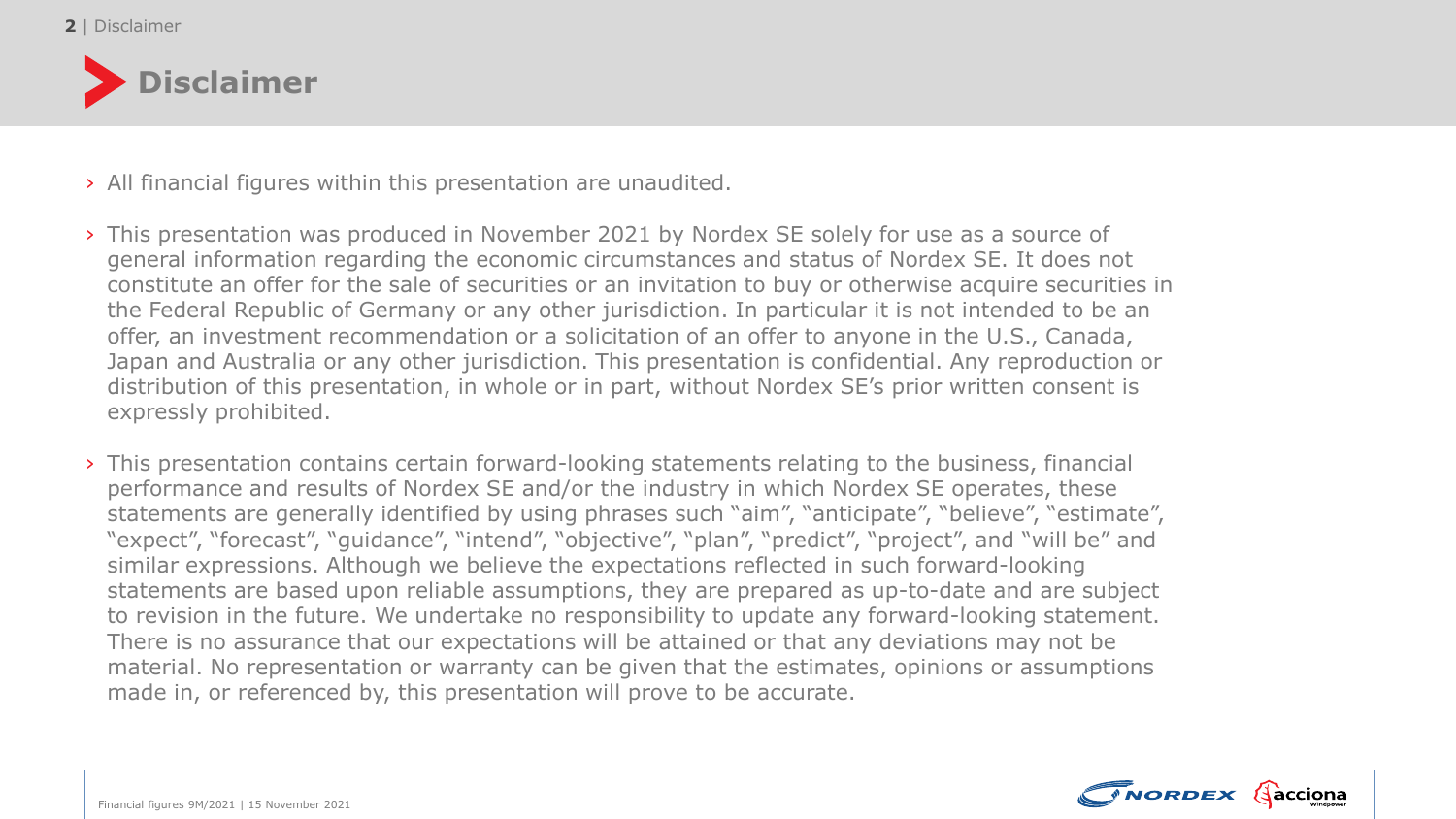

| Introduction              | José Luis Blanco |
|---------------------------|------------------|
| Markets and orders        | Patxi Landa      |
| <b>Financials</b>         | Dr Ilya Hartmann |
| Operations and technology | José Luis Blanco |
| Revised Guidance FY 2021  | José Luis Blanco |
| Strategic targets         | José Luis Blanco |
| Q&As                      | All              |
| Key takeaways             | José Luis Blanco |

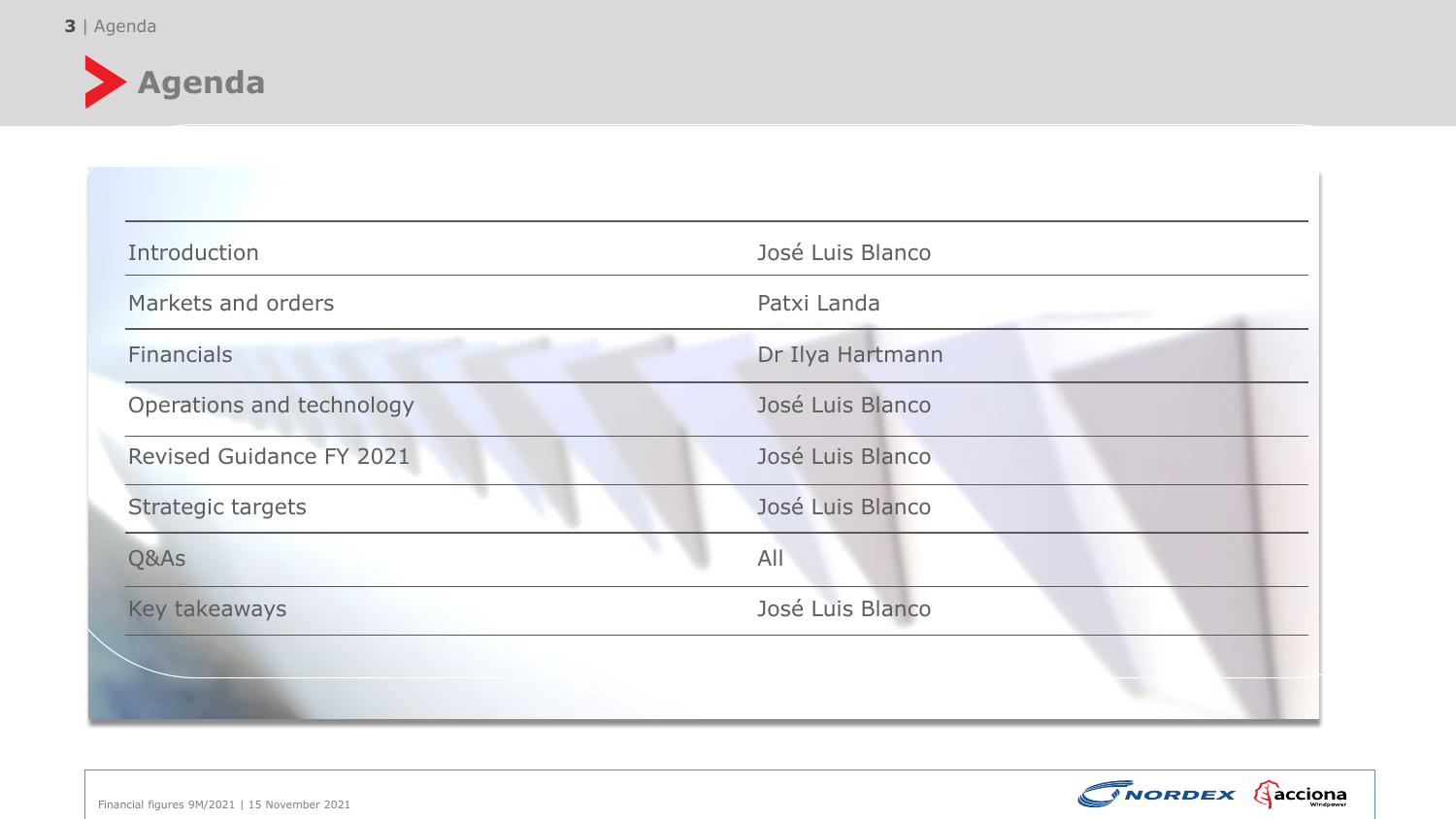**4** | Introduction

## **Executive summary 9M/2021 RESULTS Sales EUR 3,956m EBITDA margin 2.5% Working capital ratio -7.7%**

› 4.6 GW of order intake (+23% yoy), thereof around 80% accounting for Delta4000 series.

- › 923 MW/162 turbines Largest single order booked in the quarter from Acciona.
- › Strong sales of almost EUR 4.0bn (+25% yoy) demonstrating solid execution despite ongoing supply chain disruptions.
- › EBITDA margin at 2.5%, significantly impacted by ongoing inflationary pressures and logistical challenges.
- › Much improved equity ratio at 28.5%, with net cash of EUR 516m, on the back of successful capital increase of EUR 586m completed in July 2021.
- › Entry into the 6 MW class with the new N163/6.X turbine in September 2021.
- › Guidance for FY 2021 and strategic targets revised due to accelerated cost increases in commodities and logistics.

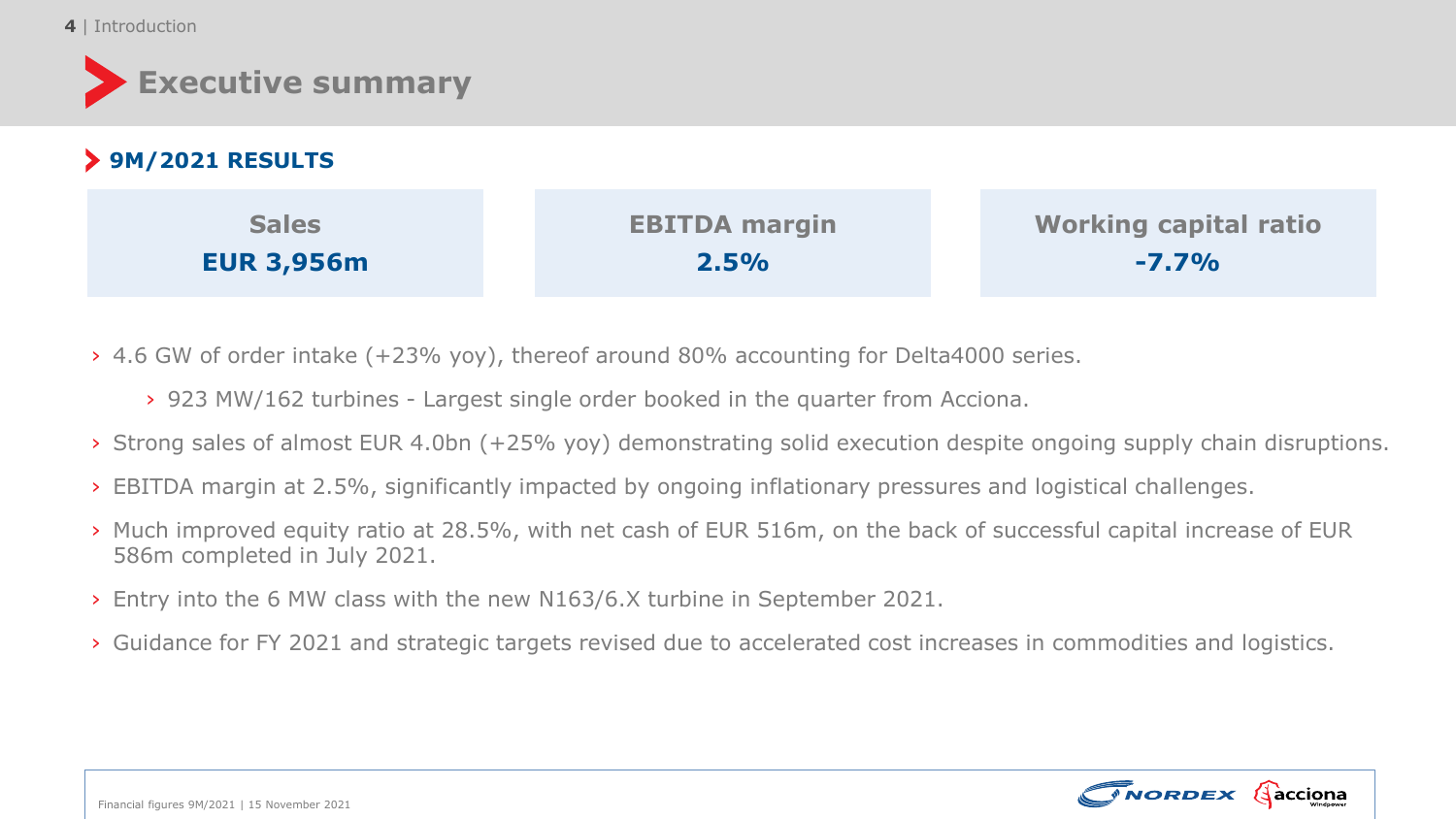**5** | Markets & orders

# **Order intake 9M/2021**



› Order intake in 9M/2021: EUR 3,219m (EUR 2,642m in previous year period)

thereof in Q3/2021: EUR 1,257m (EUR 836m in Q3/2020)

› ASP of EUR 0.70m/MW remains stable in 9M/2021 compared to previous year period

## **Order intake turbine\* (in MW) Order intake turbine\* by regions (in MW in %)**



- › Largest single markets in 9M/2021: Australia, Brazil, Germany, Finland and Spain
- › 80% of the order intake accounts for various turbine types of Delta4000 generation in the 9M/2021
- › Order intake received from 16 different countries in 9M/2021

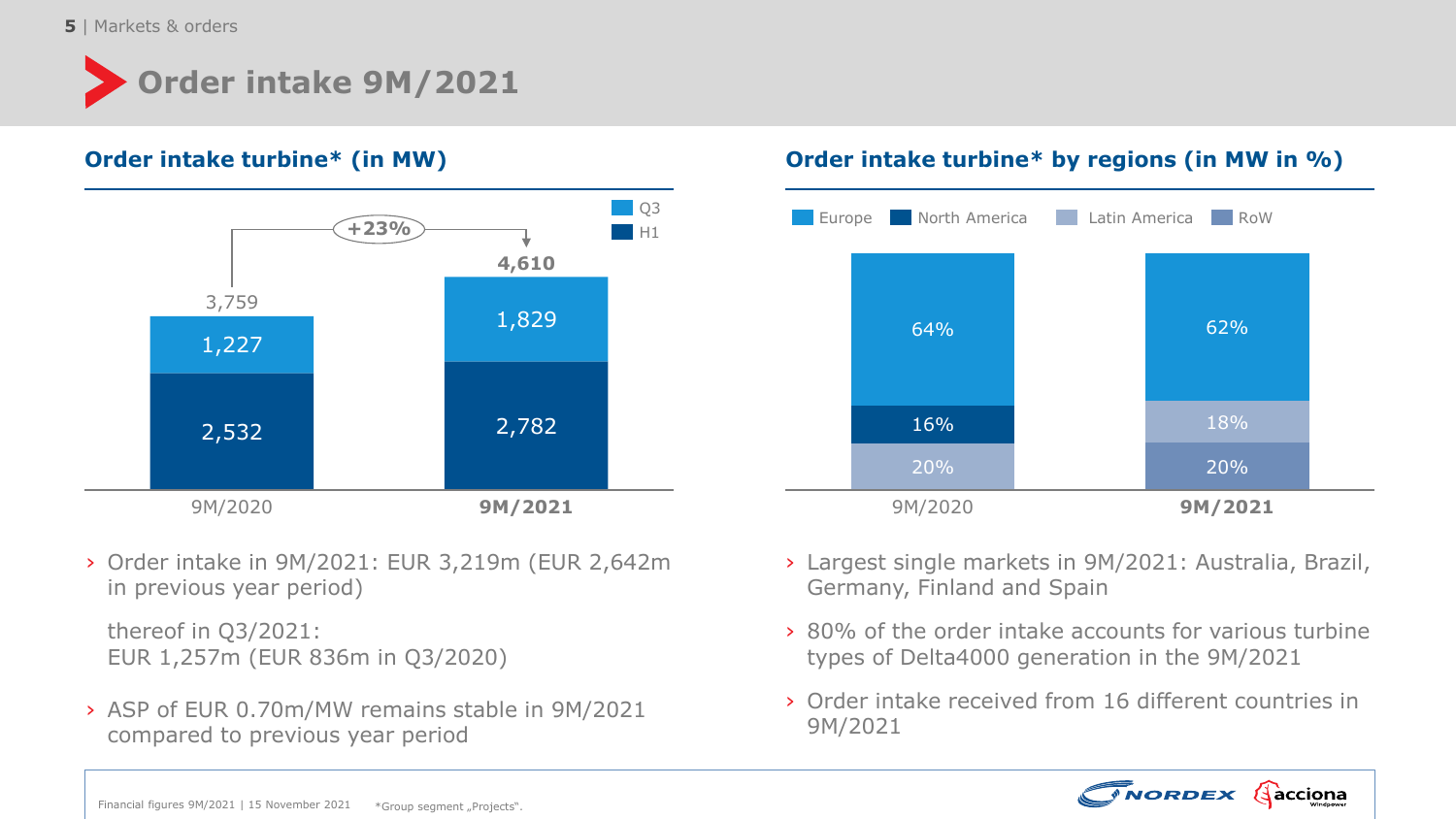



#### **Comments**

- › Service sales share accounts for 8.4% of group sales in the first nine months 2021
- › Service EBIT margin stands at 16.7%
- › 97.3% average availability of WTGs under service
- › Strong service order backlog of almost EUR 3.0bn at the end of Q3/2021

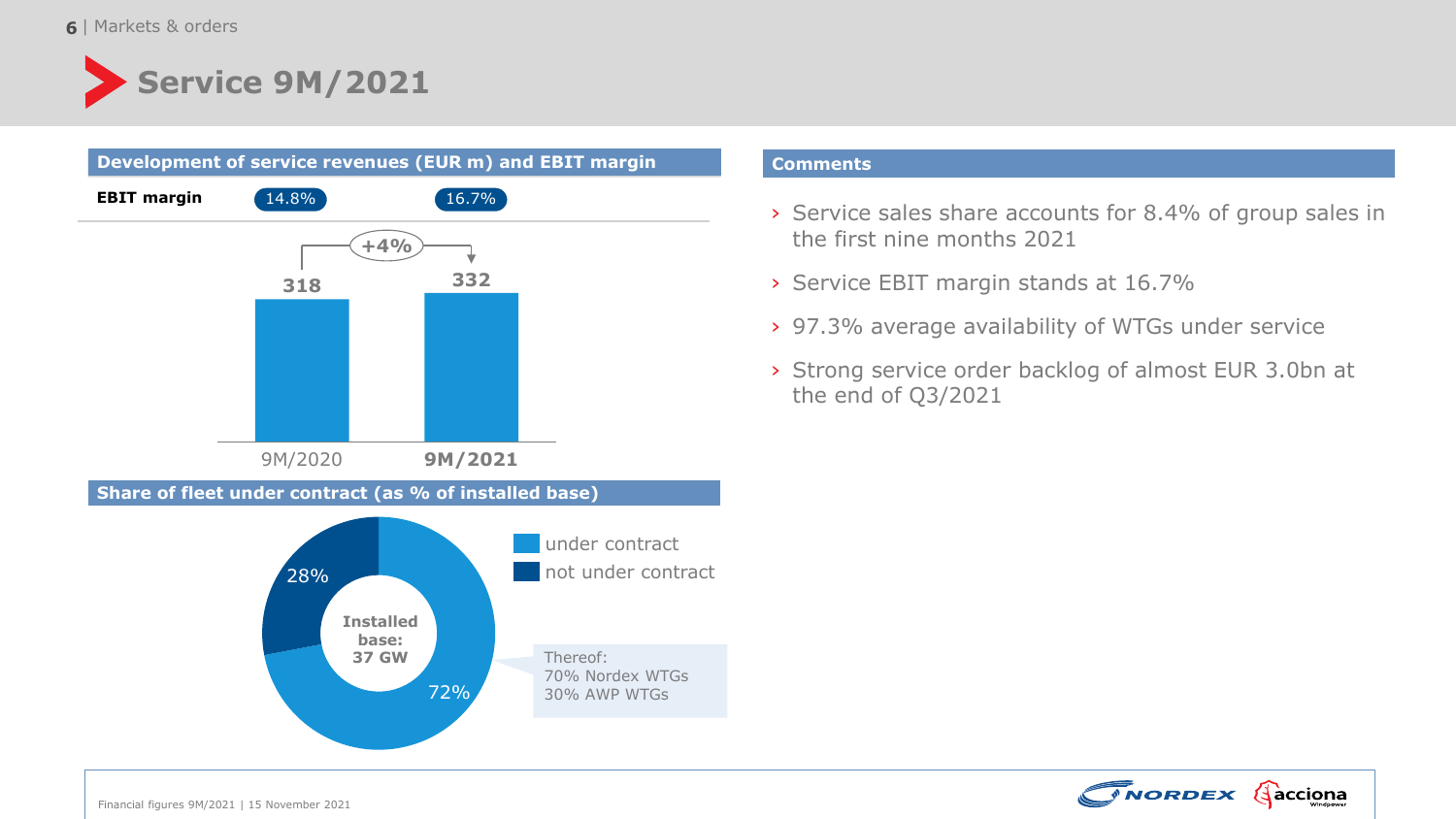**7** | Markets & orders

**Combined order backlog at a high level of almost EUR 8.0bn at the end of 9M/2021**

### **Order backlog turbines (EUR m) Order backlog service (EUR m)**





- › Turbine order backlog of EUR 5,006m at the end of 9M/2021 remains on a stable level
- › Geographical distribution on Nordex focus markets: Europe (68%), Latin America (19%), RoW (10%) and North America (3%)

› 9,773 wind turbines under service corresponding to 26.6 GW at the end of 9M/2021

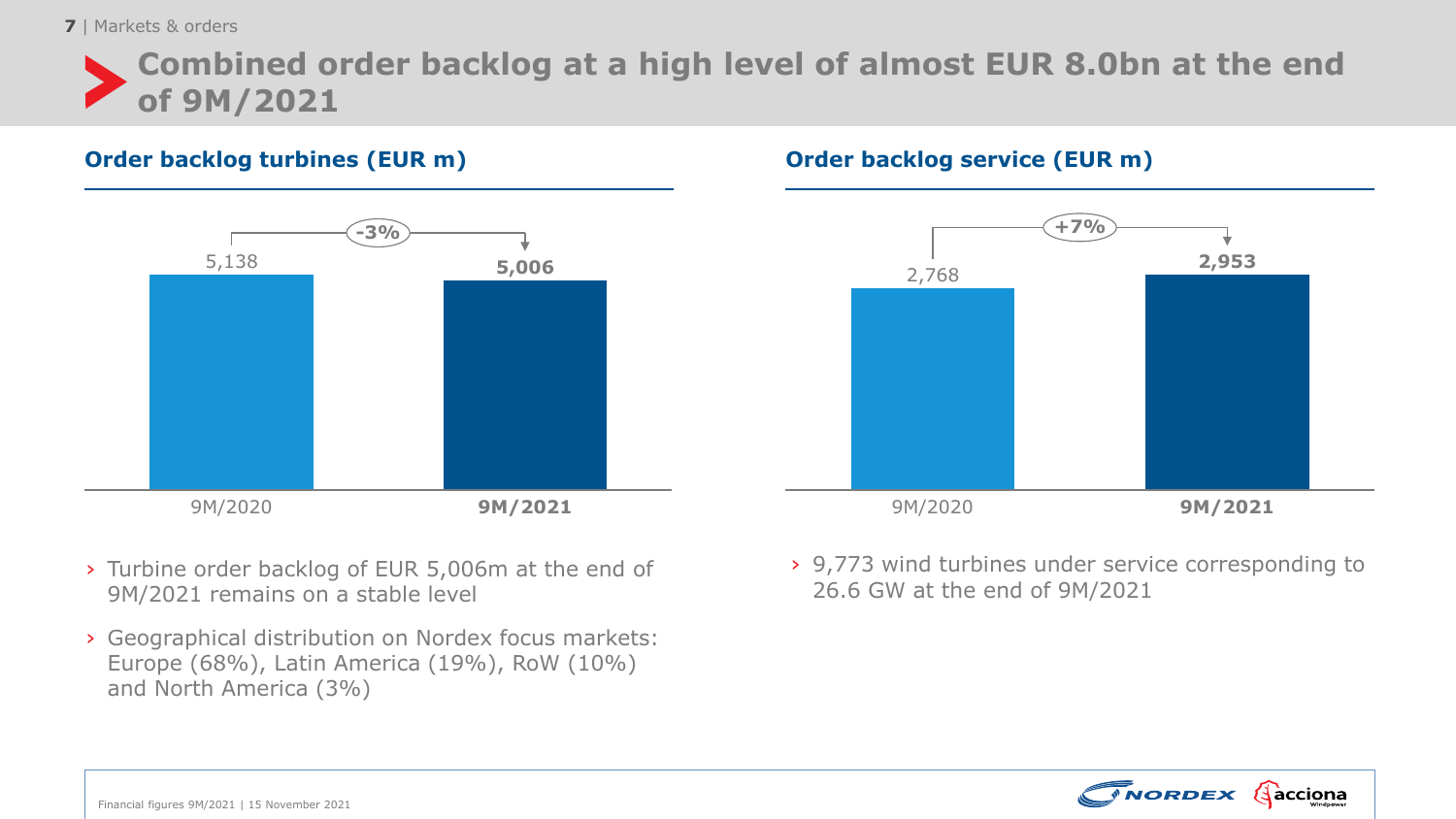## **Income statement 9M/2021**

| in EUR m                          | 9M/2021  | 9M/2020  | abs. change |
|-----------------------------------|----------|----------|-------------|
| <b>Sales</b>                      | 3,956    | 3,167    | 789         |
| Total revenues                    | 3,585    | 3,108    | 477         |
| Cost of materials                 | $-2,908$ | $-2,764$ | $-144$      |
| <b>Gross profit</b>               | 677      | 343      | 333         |
| Personnel costs                   | $-348$   | $-314$   | $-34$       |
| Other operating (expenses)/income | $-228$   | $41*$    | $-269$      |
| <b>EBITDA</b>                     | 101      | 71       | 30          |
| Depreciation/amortization         | $-110$   | $-115$   | 5           |
| <b>EBIT</b>                       | $-10$    | $-44$    | 34          |
| <b>Net profit</b>                 | $-104$   | $-108$   | 4           |
| Gross margin**                    | 17.1%    | 10.8%    |             |
| <b>EBITDA</b> margin              | 2.5%     | 2.2%     |             |
| <b>EBIT margin w/o PPA</b>        | $-0.1%$  | $-0.8%$  |             |

### **Comments**

- › Strong growth in sales achieved on the back of high execution
- › EBITDA margin of 2.5% achieved in an environment impacted by high inflationary pressures and logistical challenges
- › PPA depreciation amounted to EUR 7.5m in 9M/2021 (EUR 19m in 9M/2020)



Financial figures 9M/2021 | 15 November 2021

\*Q3/2020 includes profits from sale of European project development business to RWE. \*\*Gross profit in relation to sales.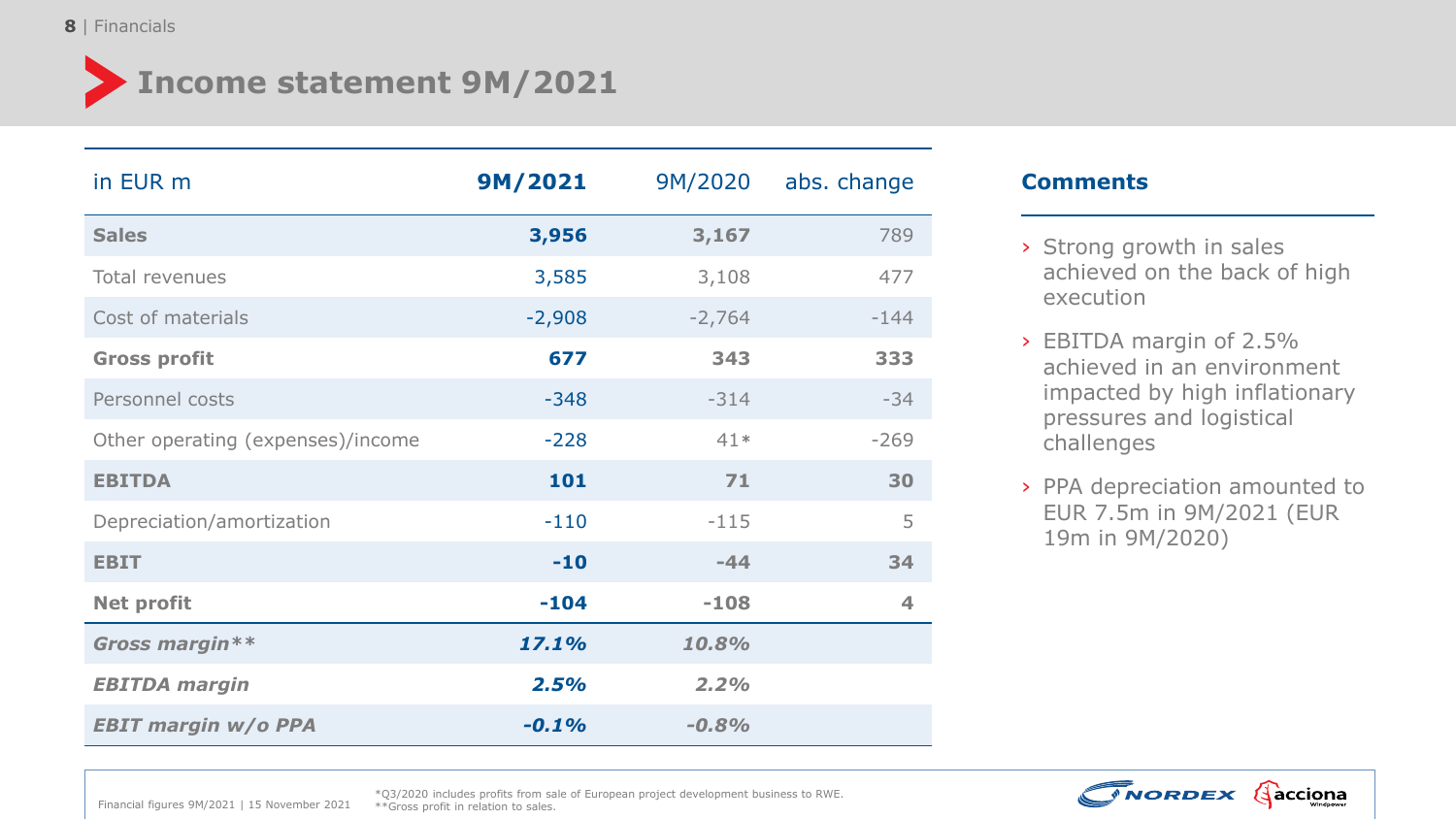## **Balance sheet 9M/2021**

| in EUR m                            | 30.09.21 |         | 31.12.20 abs. change | $\Delta$ in % |
|-------------------------------------|----------|---------|----------------------|---------------|
| Non-current assets                  | 1,573    | 1,526   | 47                   | 3.1           |
| Current assets                      | 2,691    | 2,884   | $-193$               | $-6.7$        |
| <b>Total assets</b>                 | 4,264    | 4,410   | $-146$               | $-3.3$        |
| Equity                              | 1,217    | 774     | 443                  | 57.4          |
| Non-current liabilities             | 692      | 653     | 39                   | 6.1           |
| <b>Current liabilities</b>          | 2,354    | 2,984   | $-630$               | $-21.1$       |
| <b>Equity and total liabilities</b> | 4,264    | 4,410   | $-146$               | $-3.3$        |
| Net debt $*$                        | (516)    | 41      |                      |               |
| Working capital ratio**             | $-7.7%$  | $-6.3%$ |                      |               |
| Equity ratio                        | 28.5%    | 17.5%   |                      |               |

### **Comments**

- › Balance sheet showing substantially improved equity and leverage ratio
- › Very strong cash position of EUR 871m at the end of 9M/2021 (EUR 408m 9M/2020) due to cash from capital increase and positive free cash flow in Q3
- › Current liabilities decreased mainly due to repayment of promissory note and cancellation of state backed RCF



Financial figures 9M/2021 | 15 November 2021

\*Cash and cash equivalents less bank borrowings, bond and shareholder loan. \*\*Based on last twelve months sales.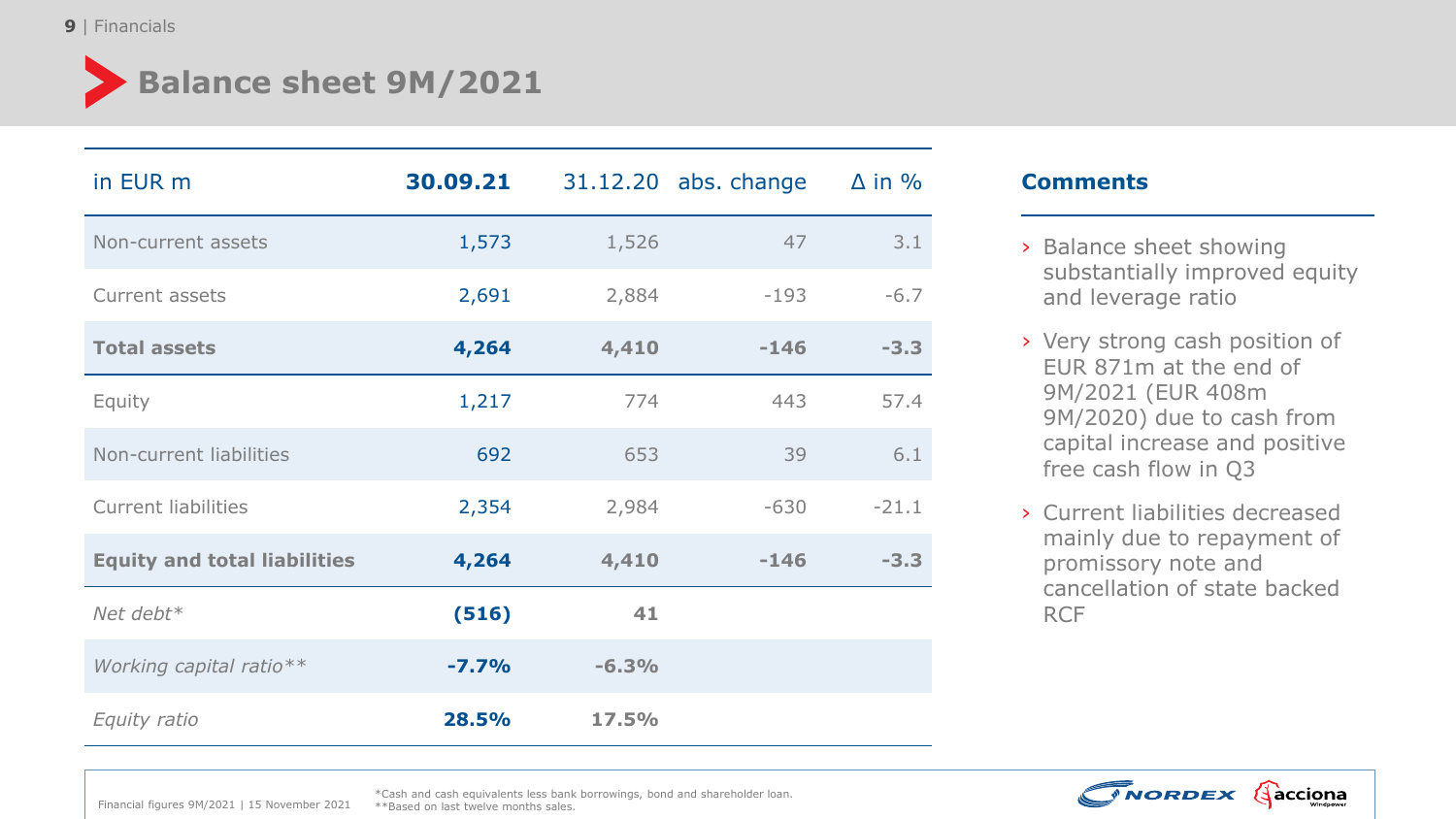## **Working capital development 9M/2021**



› Working capital ratio on track - well below guided figure for FY 2021 at the end of Q3/2021

## **Working capital ratio (in % of sales)\* Working capital development (in EUR m)\***



› Decrease in receivables mainly driven by positive development of milestone payments

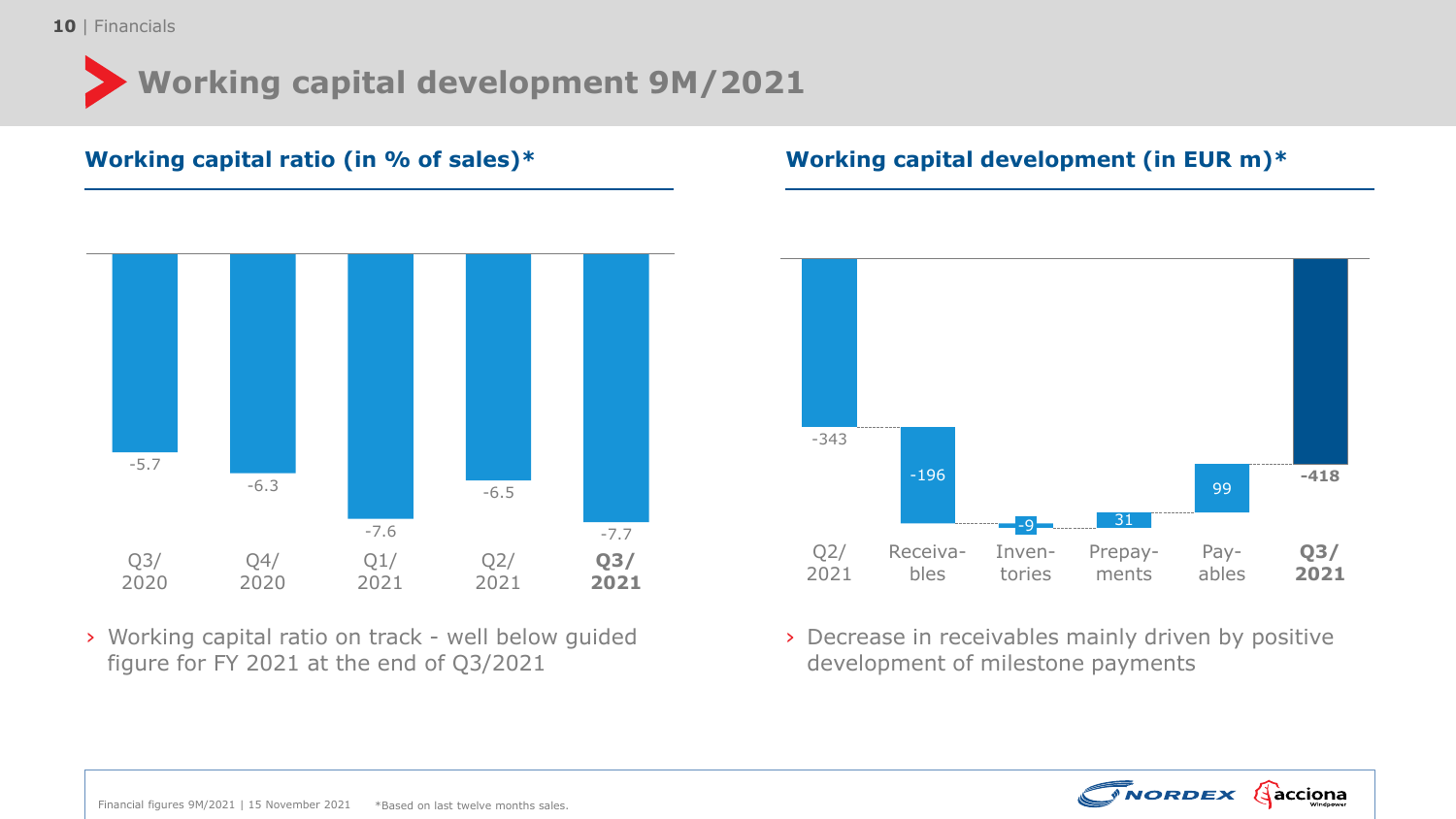

## **Cash flow statement 9M/2021**

| in EUR m                                                          | 9M/2021  | 9M/2020  |
|-------------------------------------------------------------------|----------|----------|
| Cash flow from operating activities<br>before net working capital | 2.3      | $-238.5$ |
| Cash flow from changes in working<br>capital                      | 125.2    | $-42.5$  |
| Cash flow from operating activities                               | 127.5    | $-281.0$ |
| Cash flow from investing activities                               | $-104.3$ | $-97.2$  |
| Free cash flow                                                    | 23.2     | $-378.2$ |
| Cash flow from financing activities                               | 73.0     | 298.2    |
| Change in cash and cash equivalents*                              | 96.2     | $-80.0$  |

### **Comments**

- › Cash flow from operating activities mainly driven by consistent positive working capital development
- › Cash flow from investing activities driven by ongoing supply chain expansion and blade production facilities
- › Cash flow from financing activities reflecting cash inflows from capital increase



Financial figures 9M/2021 | 15 November 2021 \*Including FX effects.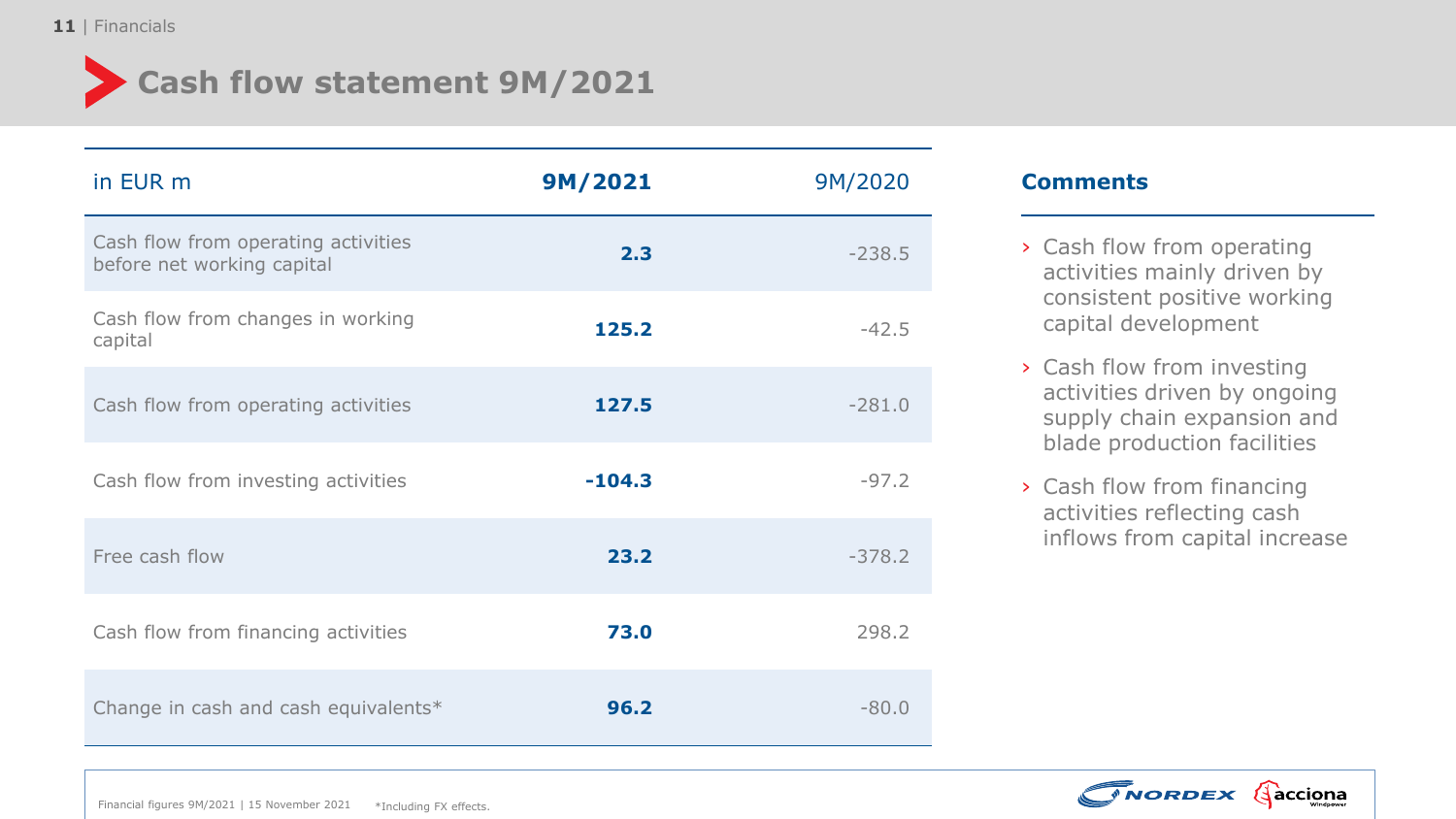# **Total investments 9M/2021**

# **CAPEX (in EUR m) Comments** 19.8 9M/2020 **9M/2021** 108.6 112.2 90.3 18.3 92.4 **3.3% Property, plant, equipment** Intangible assets

- › Investments in 9M/2021 mainly consists of:
	- Investments in establishment and expansion of blade production facilities
	- Investments in transport and installation equipment for international projects
- › Slight increase in intangible assets due to higher level of development costs compared to previous year period

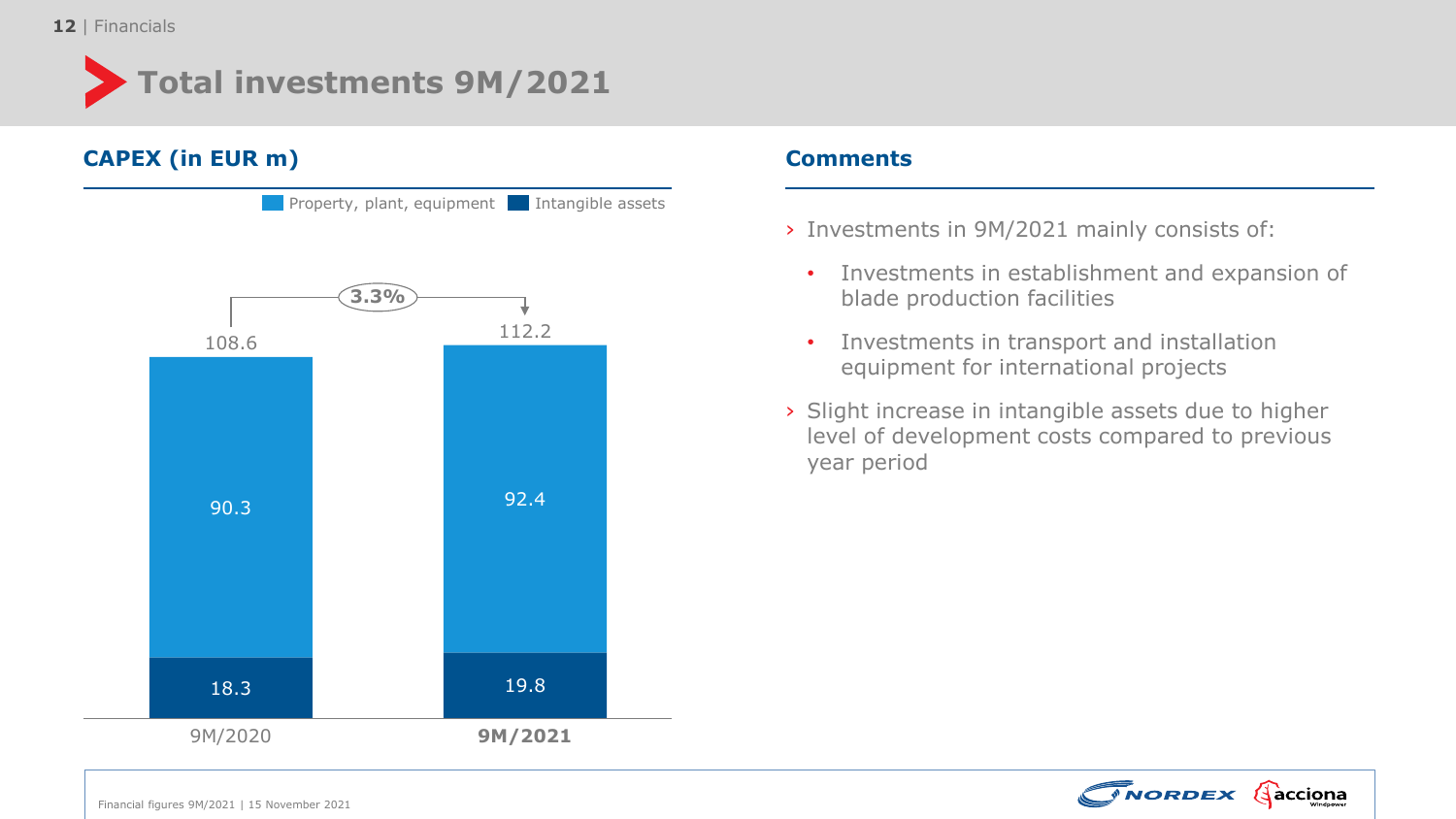# **Capital structure 9M/2021**

**Net debt\*/EBITDA\*\* Equity ratio (in %)**



› Leverage ratio in Q3/2021 significantly improved due to cash proceeds from capital increase



› Strong equity ratio as expected due to the inflows from capital increase



\* Bank borrowings, bond, employee bond and shareholder loan less cash and cash equivalents. \*\* Based on last twelve months.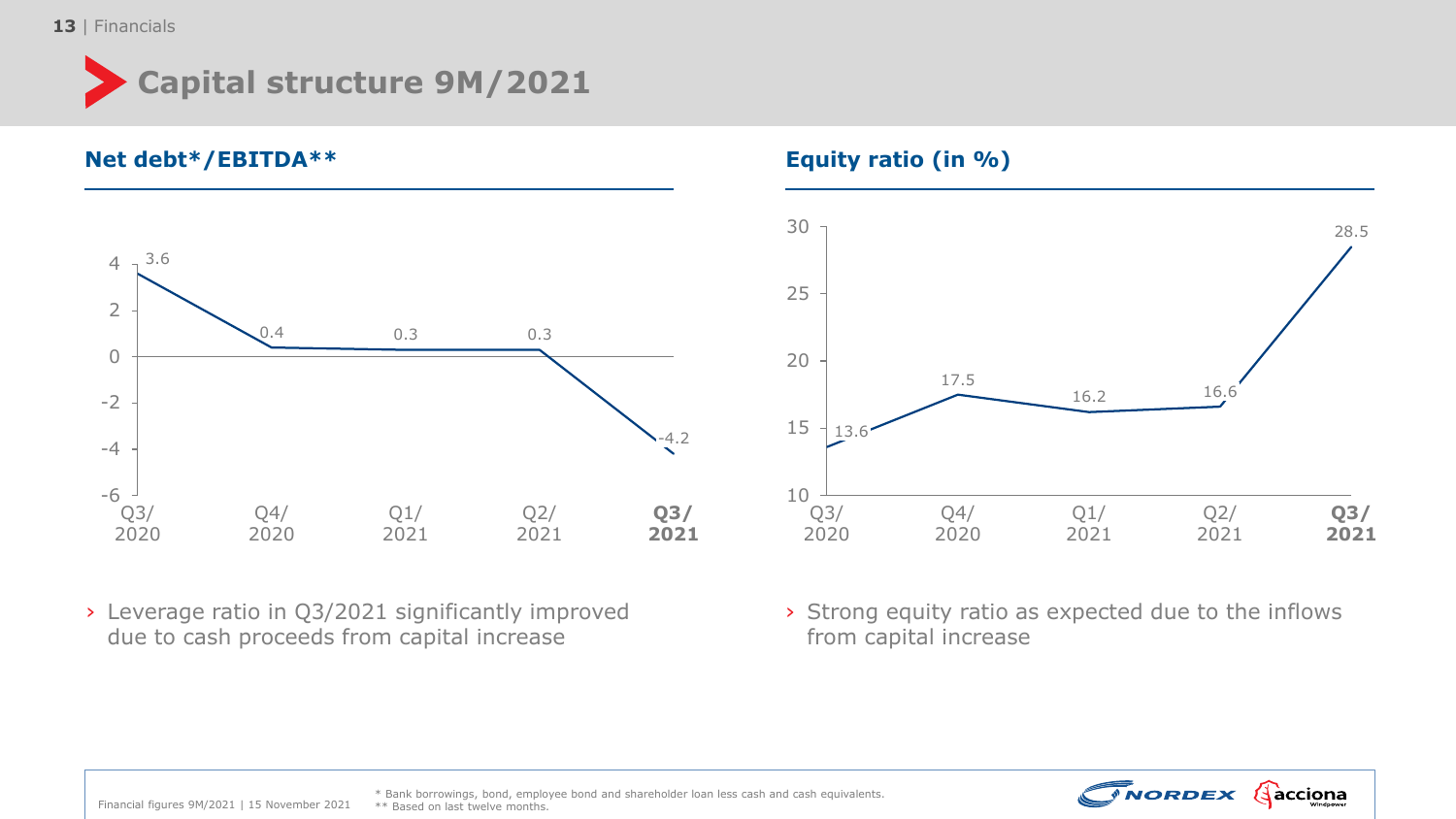**Strong operations in 9M/2021 despite challenging market environment** 

## **Installations (MW) Production**



› Total installations of 1,216 WTGs in 22 countries in 9M/2021: 55% Europe, 17% North America, 14% Latin America and 14% Rest of World



- › Output turbines amounts to 1,068 units in 9M/2021: 615 GER, 398 ESP, 35 IND and 20 BRA
- › Inhouse blade production of 1,242 units in 9M/2021: 493 GER, 301 ESP, 291 MEX and 157 IND
- › Outsourced blade production of 1,878 units in 9M/2021

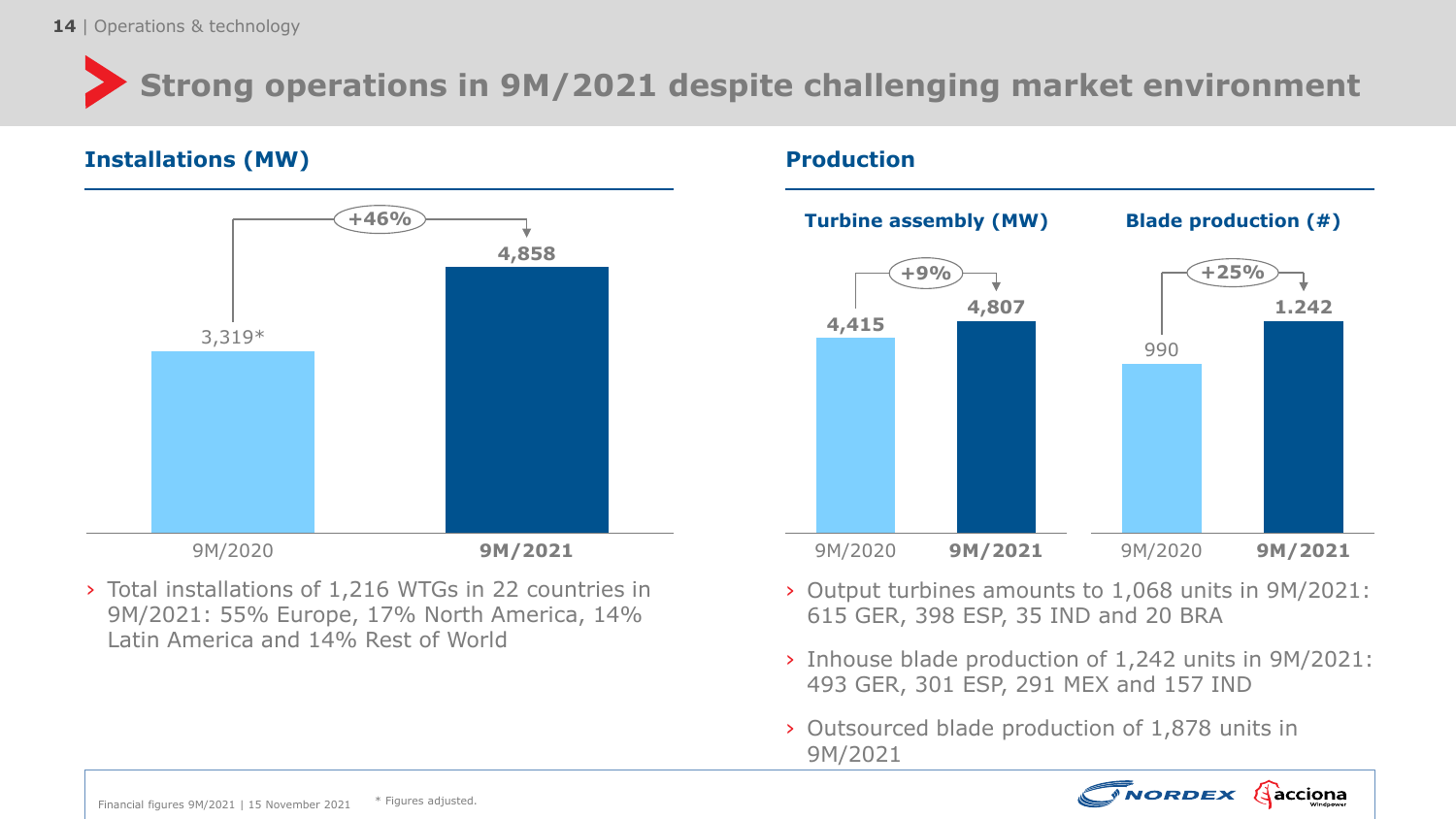

|                        | Old Guidance       | <b>Revision</b>    |  |
|------------------------|--------------------|--------------------|--|
| Sales:                 | EUR $4.7 - 5.2$ bn | EUR $5.0 - 5.2$ bn |  |
| <b>EBITDA</b> margin:  | $4.0 - 5.5\%$      | Around 1%          |  |
| Working capital ratio: | below -6%          | No Change          |  |
| CAPEX:                 | approx. EUR 180m   | No Change          |  |

Please note the assumptions underlying the guidance are subject to greater uncertainties than normal

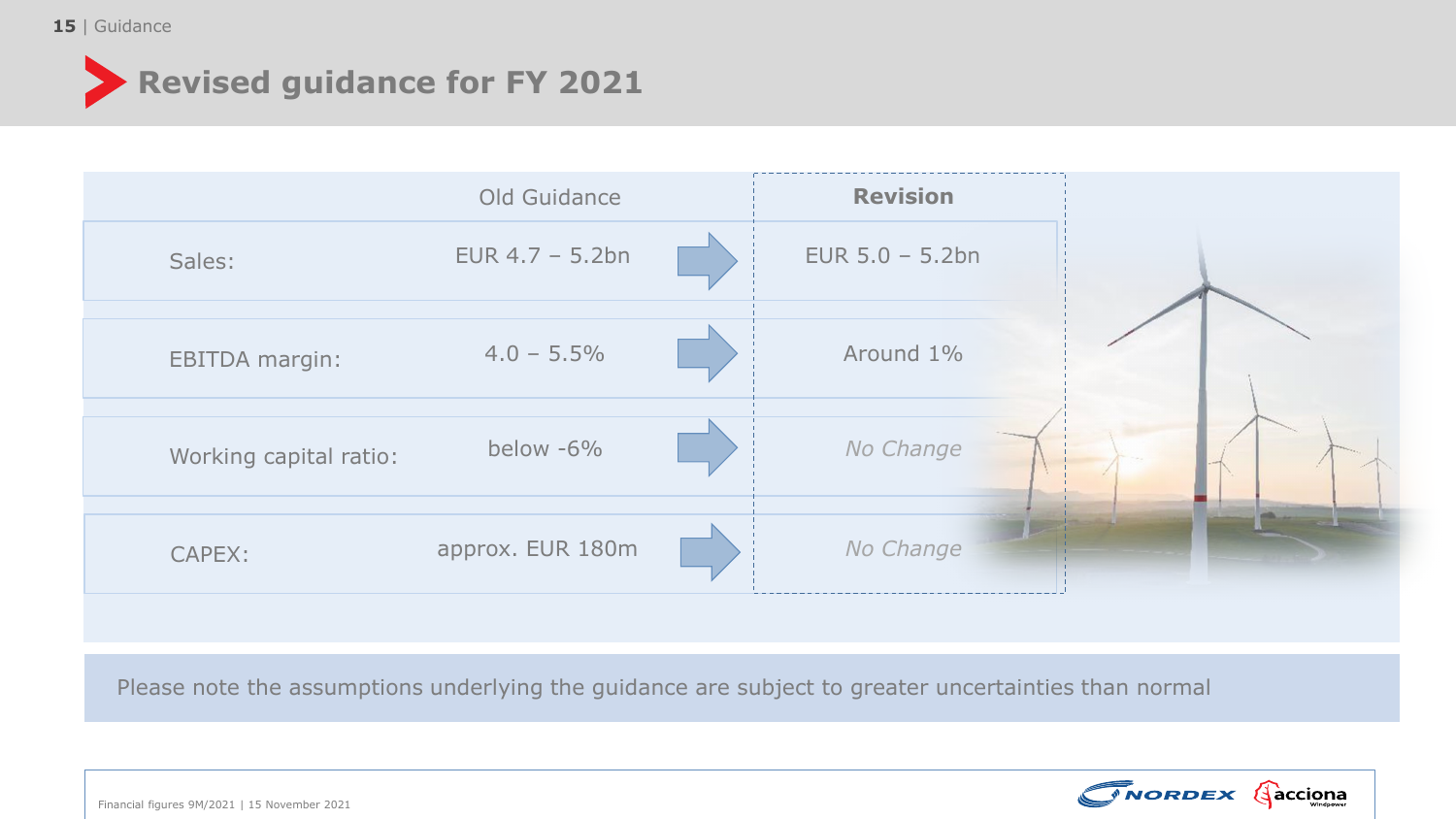

|                       |                                         | <b>Revision</b> |
|-----------------------|-----------------------------------------|-----------------|
| Sales:                | $\sim$ EUR 5.0bn<br>(in the short term) | No Change       |
| <b>EBITDA</b> margin: | 8% in FY 2022                           | 8% in mid term  |
| Capacity:             | $6$ GW+                                 | No Change       |
|                       |                                         |                 |

### **Comments**

- › FY 2021 and FY 2022 to be impacted by supply chain inflation until compensated by pass-through to customers
- › During transition margins expected to experience additional pressure
- › Return to normalized levels of margins still feasible in the mid-term

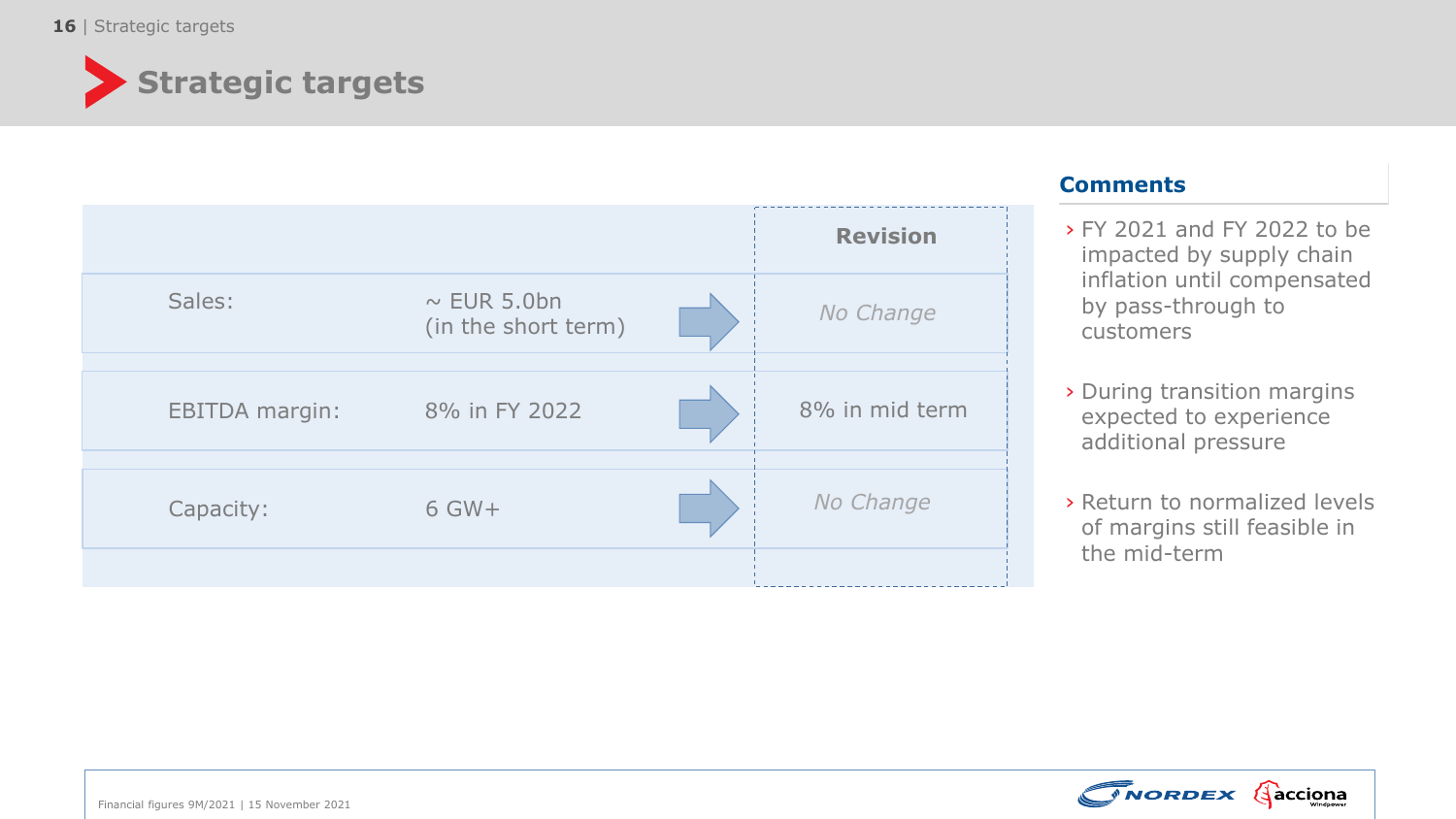| **17** Q&As





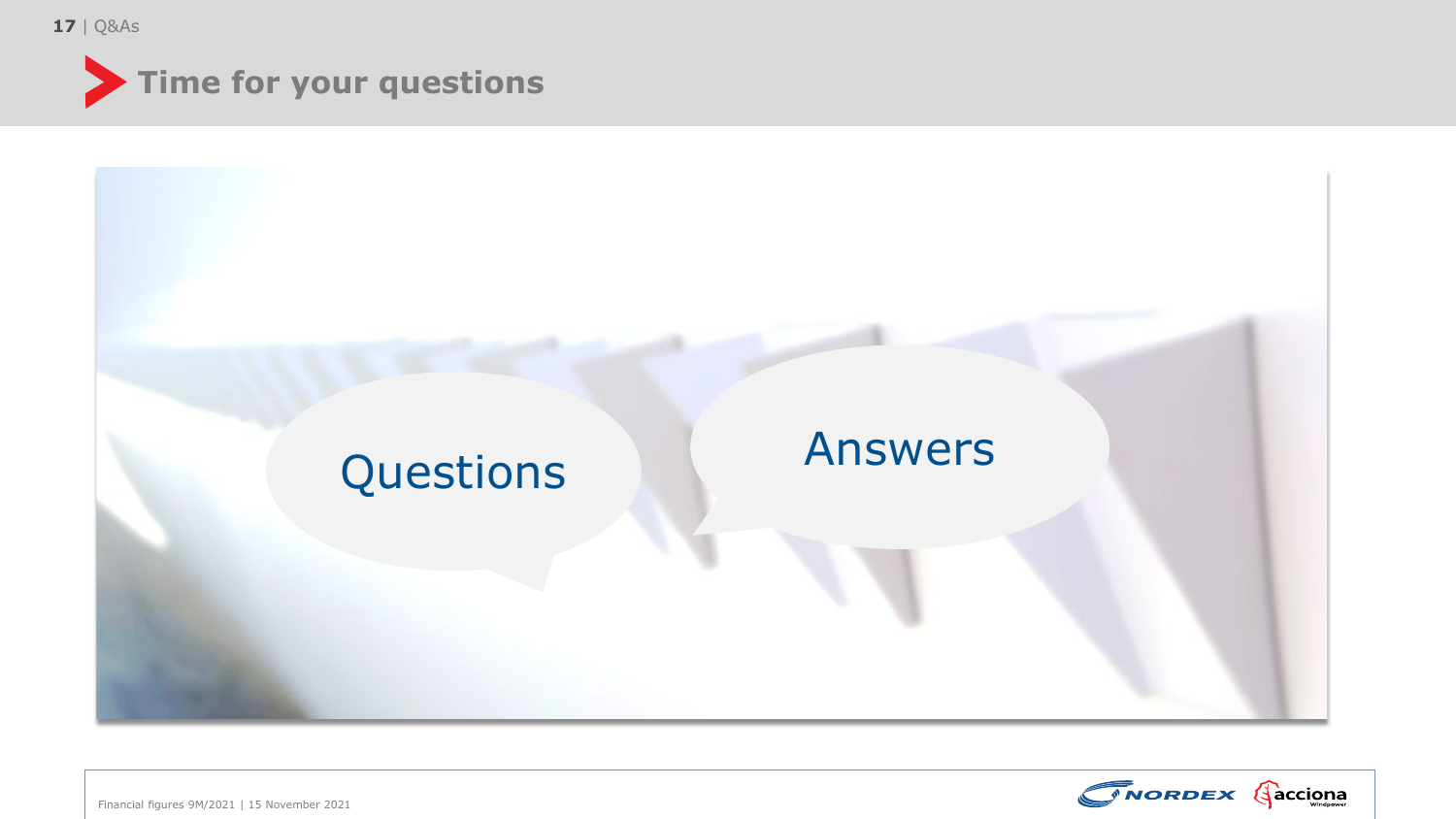

- › Ongoing strong order intake momentum relative to the industry with a high share of Delta4000 series.
- › Continuous inflationary pressures and supply chain disruptions to impact margins in the short to mid-term.
- › Long-term industry prospects are promising due to very low wind LCOE supporting competitiveness which should allow us to pass on cost increases to end customers.
- › Nordex balance sheet strengthened to overcome this period of volatility, cost inflation and sale price adjustments.
- › Feasible to achieve normalized EBITDA margin of 8% in the mid-term, once wider markets have stabilized again.

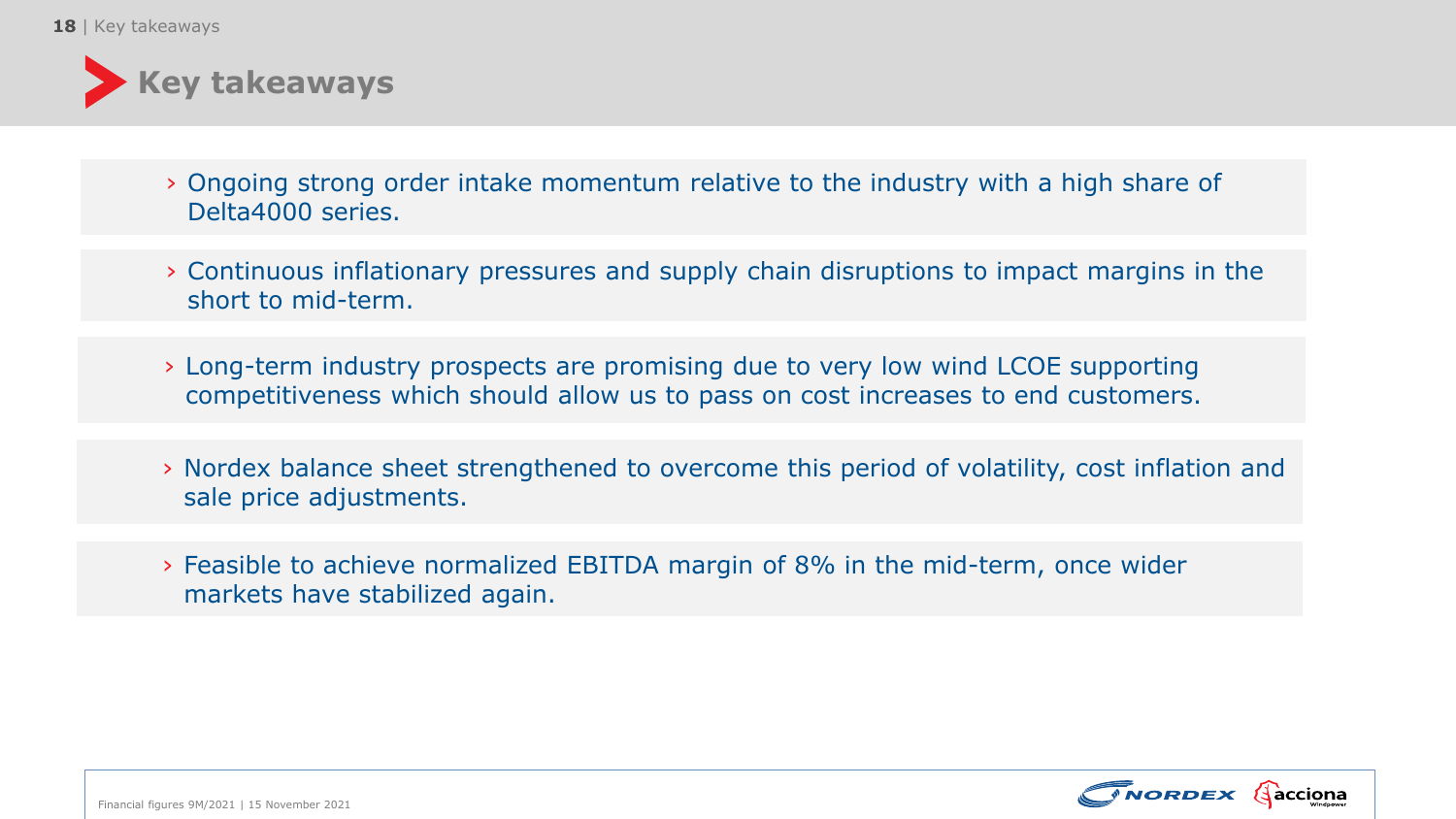